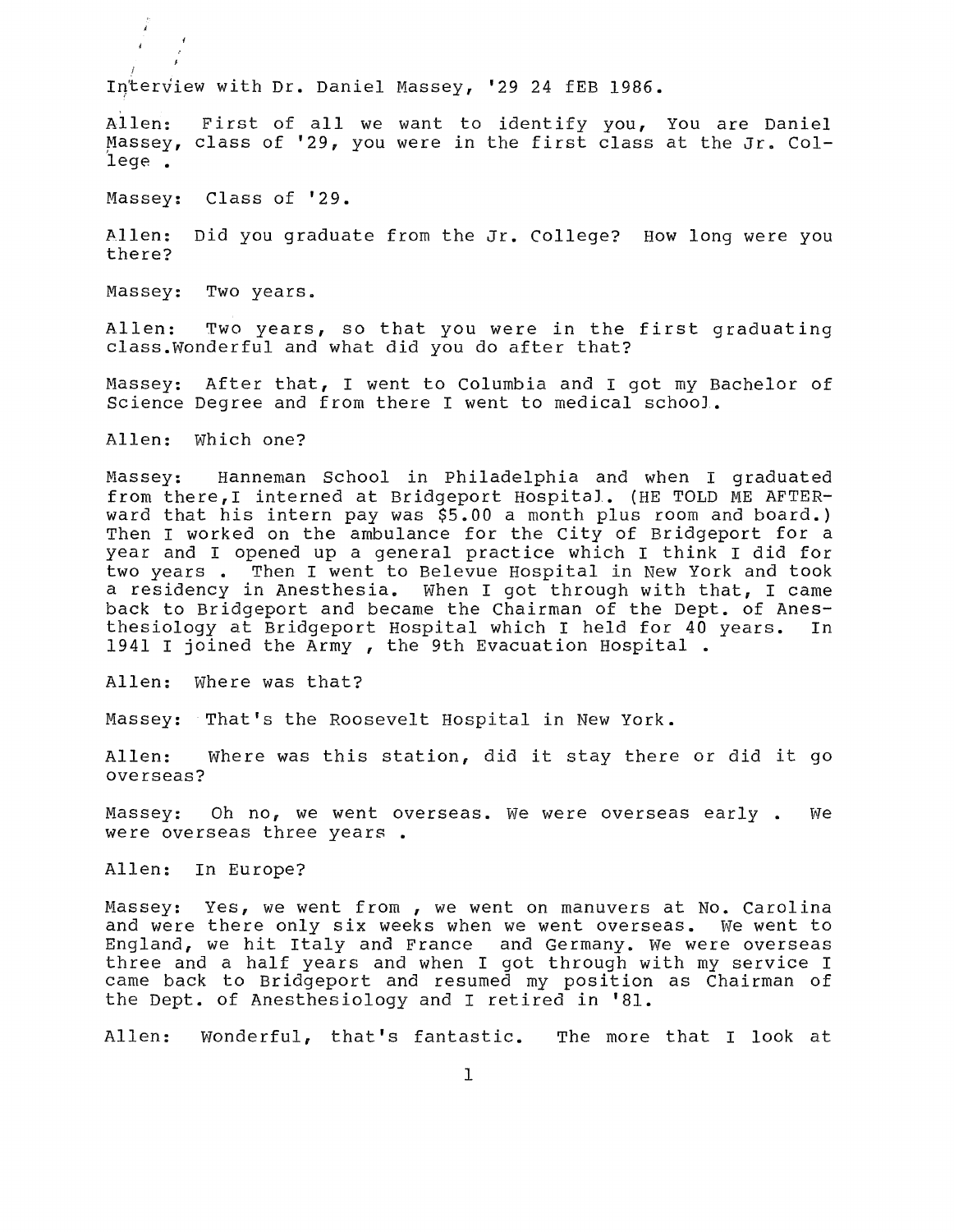that first class, the more I'm impressed with the quality of that first class.

Massey: Well, it is interesting to note that every member of the first class obtained a professional degree after they got through with their training at the Jr. college and went on to further studies . The first class Everybody obtained a higher professional position after they got through which is interesting.

Allen: Yes

Massey: The whole class did it. These are the people who are deceased since then. Now I don't have a picture of the football team but I've got a picture of the baseball team.

Allen: Oh, good, now this would be baseball in the spring of '28 or '29.

Massey: Well, now it must be because there are some people here who were not in our original class so it must be '30. It was our second year. This is Mr. Henderson, who was our coach. Now this fella, I don't remember his name but there is Dr. Scalzi , this is Dr. Romano.

Allen: Oh, yes, his widow lives near us. He became a dentist.

Massey: That's myself and that is Dr. Carl Hedberg. The others, I don't remember their names but I think this must have been '30 because there are people here who were not in our class.

Allen: And how did you do on that?

Massev: I don't remember, I don't remember what we did.

Allen: O.K. I do not have with me the schedules . I had the schedules which seem to have been very loose and I have a few of the scores of the baseball team but I haven't finished out the whole thing yet. That's a fantastic picture.

Massey: At the end of that year, we held a prom. The first annual Sophmore Prom. Have you got that?

Allen: No, I've read about it but here you have a dance card.

Massey: June 10 of 1929, in the Roosevelt School auditorium.

Allen: Good

Massey: And

Allen: Now you were the first alumni association president.'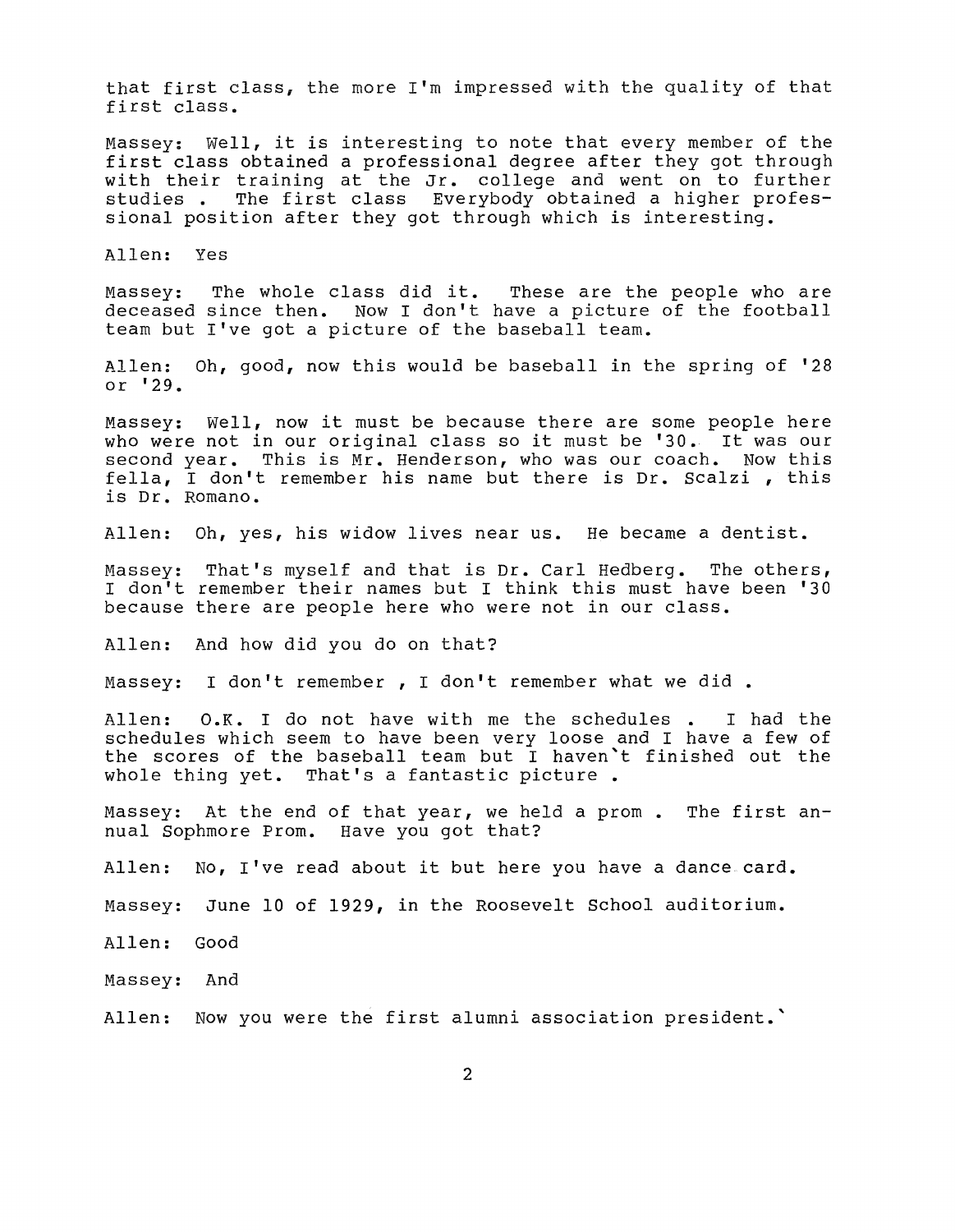Massey: Yes, now this is our meeting where we organized the alumni association. I don't have the date down there.

Allen: I have that date in my files at home but I would like to comment briefly from this. How our college has been acredited by the New England Association of Colleges and Universities was a subject taken by Dr. Cortright at the meeting of the alumni association in the Stratfield Hotel. About 70 members were there presided over by Senator Lavery of Fairfield and Daniel Massey, as president, was introduced  $\frac{1}{2}$  The alumni secretary was Helen Werner and the treasurer was Thomas Cody and Lavery spoke about the rapid growth of the college and then it gives a list of those who were there.

Massey: Did you get college by graduate class on 1929 have been in operation since. (Tape indistinct) Thanksgiving recess , The officers were elected and

Allen: All right , good.

Massey: Now

Allen: Then you have another story of the organization

Massey: Yes, practically all members of the first graduating class were home from the various colleges for the Thanksgiving vacation gathered at the first reunion of the college and formed<br>an alumni association. Several hours were spent together dis-Several hours were spent together discussing experience of various colleges to which they transferred in and Cortright . Daniel Massey of Columbia Univ. was elected<br>president of the association and Dr. Pierre Zampierre was held president of the association and Dr. Pierre Zampierre was held of the Dept. of Foreign Language became an honorary advisor. I had forgotton that we held a dance.

Now the men students of the college held a meeting on Tues. morning at 7: 45 for the purpose of discussing a proposed constitution of the Men's Cooperative Student Government. The student were unanimous in their approval and the immediately set out<br>to elect officers and I was elected elected president and and I was elected elected president and Leonard Scalzi was vice president.

Allen: He was also a third baseman.

Massey: Thomas Cody (Was this Thomas or John?)

Allen: Good, now what did the men's cooperative student government do?

Massey: To tell you the truth, I don't remember. I guess we had meetings concerning the

Allen: I have some indication that a part of the purpose of the organization was to keep order in the halls.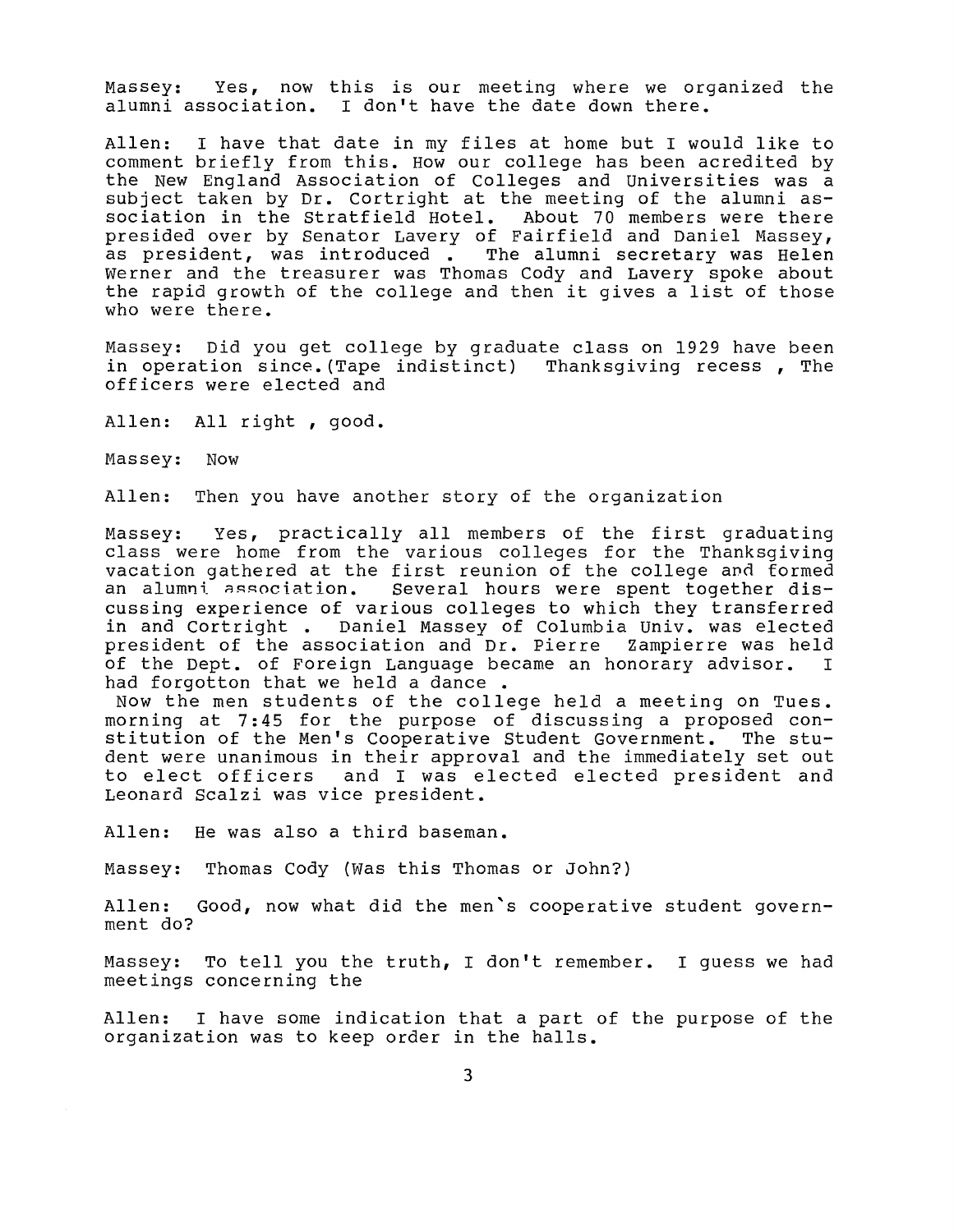Massey: It may have been , I don't know. I think that's about what I've got

Allen: O.K.

Massey: Here's a picture of the first class.

Allen: Oh yes, this was taken in the Tower Room aat your 50th reunion. Great. I have talked to four of these ladies and let's see, who's this?

Massey: Scalzi, myself and Rozinski.

Allen: O.K. He was also a football player, right.

Massey: I quess he had to be.

Allen: O.K. let's talk a little bit about the football team. See what we can remember on that.

Massey: What I remember most is the game that we played with Choate Prep. Now we went down there, there were 12 members and I was the 12th man On the very first play one of our boys got hurt and I had to go in.

Allen: You played tackle.

Massey: I don't remember what I played. Whatever he was, he got massey: I don't remember what I prayed. Whatever he was, he got<br>hurt and I took his place and it wasn't much of a game, they shallaced us, 60 to 0 and they, we had to cut the time, we didn't play the full 15 min. quarters. we may have played 10 min. quarters aod so forth and fortunately after that first mishap, no one else got hurt bad and I don't remember who else we played • I don't

Allen: I have the schedule . You lost to Arnold 56 to 0, you lost to CCNY 12 to 6 and Scalzi scored, Joe Sisko scored in the third period from the one yard line , then Choate, then you lost to Roxbury Prep. 32 to 0, Trinity Freshman 12 to 0, Peekskill 6<br>to 0, then you won by forfeit over Collegiate Prep. Do you to 0, then you won by forfeit over Collegiate Prep. remember anything about that game?

Massey: No

Allen: quarter. A fight was supposed to have broken out in the third

Massey: I don't remember.

Allen: You don't remember. O.K. So with the forfeit you scored 10 points that year and the opposition scored 179. You built a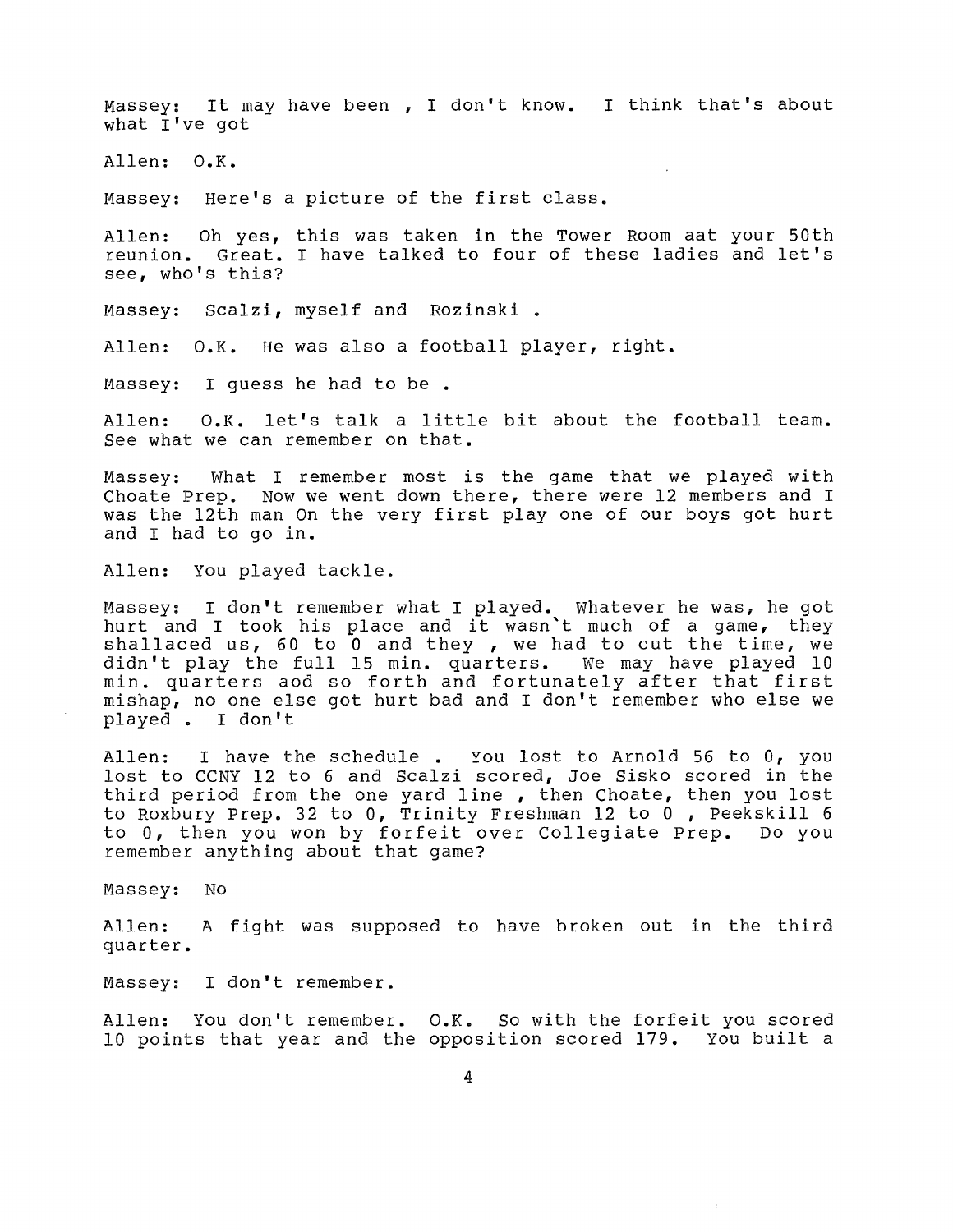lot of character during that time. Who was the coach at that time, do you recall?

Massey: No, I don't . Henderson was our coach for the baseball team and I'm not sure that he wasn't even the coach for the football team. Of course there wasn't anybody there really that and as I said I don't remember the baseball schedule.

Allen: I don't have that with me. I have it back in the office. Then you played the next year. At that time Grant Barber was the coach •

Massey: What year was that?

Allen: That was the fall of '29. It had to be before that, '29 was our first year

Allen: No, the fall of '28 was your first year

Massey: Your right

Allen: And then the fall of '29 was the second year. Then you lost to Wagner 30 to 0, to New York Aggie, 24 to 0, Roxbury Prep again 70 to 0 and Harding 32 to 6. And then the season was cancelled because of injuries. Now Ben Sternberg who was on that team, do you remember him?

Massey: No, I don't.

Allen: Told me he was knocked out for five, ten minutes and they had to wait till he came to because there were only 11 men. Also, I have some information from the faculty minutes in the fall of '28 that after the season they were having difficulty getting football uniforms back.

Massey: I don't remember that

\*allen: You don't remember that at all.

Massey: As I remember, towards the latter part of the season, we had to bring in some players , I don't remember who they were or whether they were members of the school or whether they, and I don't recall very much about that. It was so long ago.

Allen: Wait a minute I have coach Ed Tickey in the fall of '28 • Along with Dr. Scalzi, you probably don't remember how the team was financed.

Massey: No, I don't.

Allen: Did the school do it, did you have to go out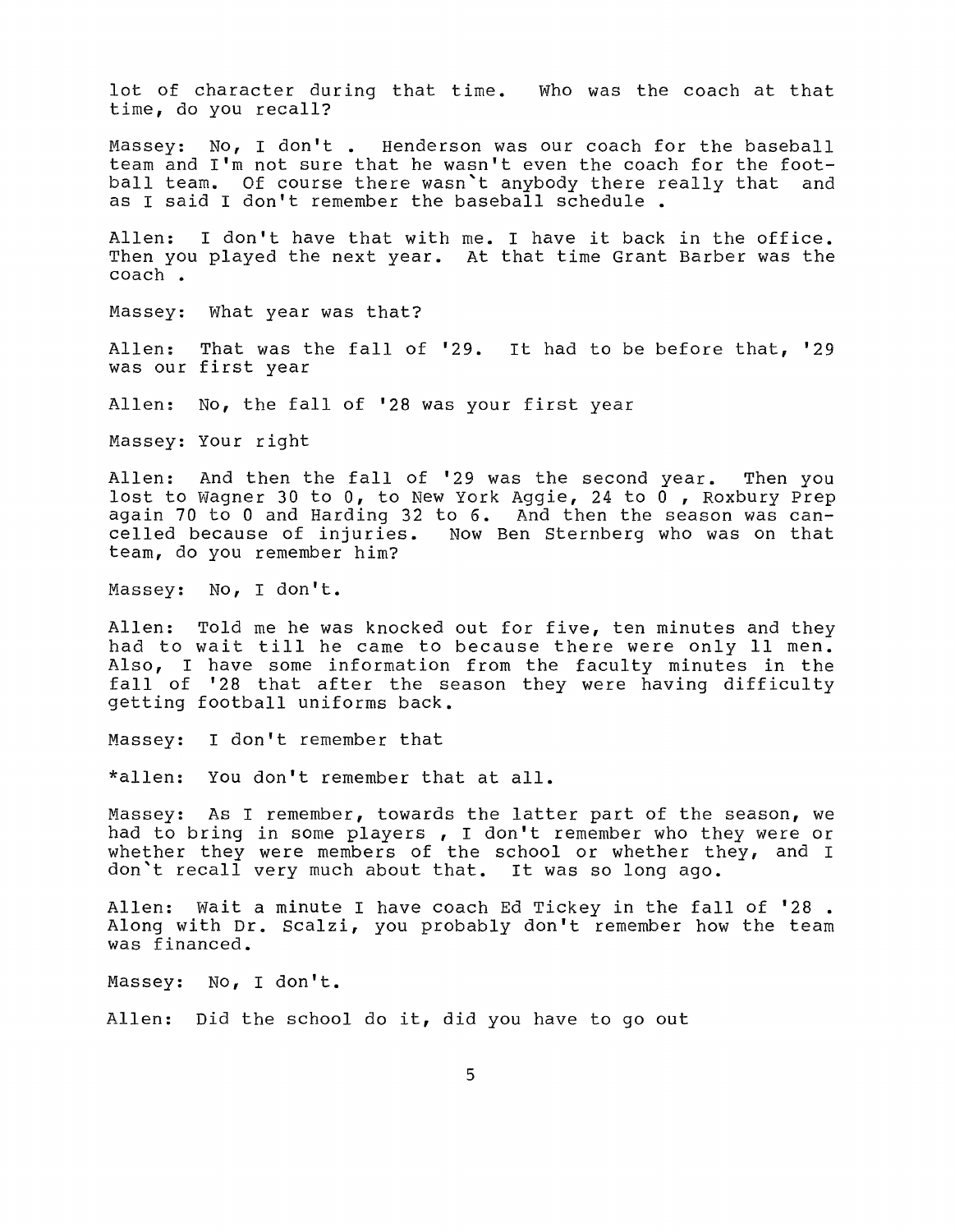Massey: I don't remember going out. The school must have done it somehow. It shouldn't have been too bad as I said we only had 12 players and too bad, you don't have a picture of the football team.

Allen: I have not run across any pictures of the football team at all. I have not fun across any precares of the rootbarr team Zaminsky, Strayer, Schneider, Dolan, Kirschbloom, Siviero, Scalzi, DeRosa, Sisko, Kerns, Cody, Keenan, Street, Tillman, Franzer,Pockross , that was it, that was the early part . By the end of the season, the names had changed quite a bit. was this because people were being hurt and couldn't play or did they just drop out?

Massey: Well , I think the mean reason was we were being shallacked so badly and some of them were dropping out.

Allen: I know that we were, the faculty agreed to let them the evening students play and that's where they came from. Now how evening students play and that's where they came from. did the baseball team do, do you recall?

Massey: No I don't recall what the baseball team did.

Allen: Where did you play your games?

Massey: we played some at Seaside Park and I don't remember where we went or what we did, I don't recall.

Allen: I realize this is an awfully long time ago.

Massey: Let's see, one, two, three, four, five , six, seven, eight, nine, ten, eleven, twelve. The same twelve, I guess. And well so I don't remember what we did.

Allen: O.K. Let's turn to another part . And a few other questions about the jr. college ? Why did you go to the Jr. College in the first place?

Massey: Well, I went to the Jr. College for two reasons, in the first place , I couldn't afford to go any place else and I lived at home and my dad was the only one working , there were four of us and it made it financially convenient to go there.

Allen: And did you have a scholarship to go on to Columbia?

Massey: No

Allen: O.K. do you recall any of the work that Cortright did in helping you to get into Columbia.

Massey: I know Cortright did a lot of work in helping us to get into the various schools that we got into. He worked real hard,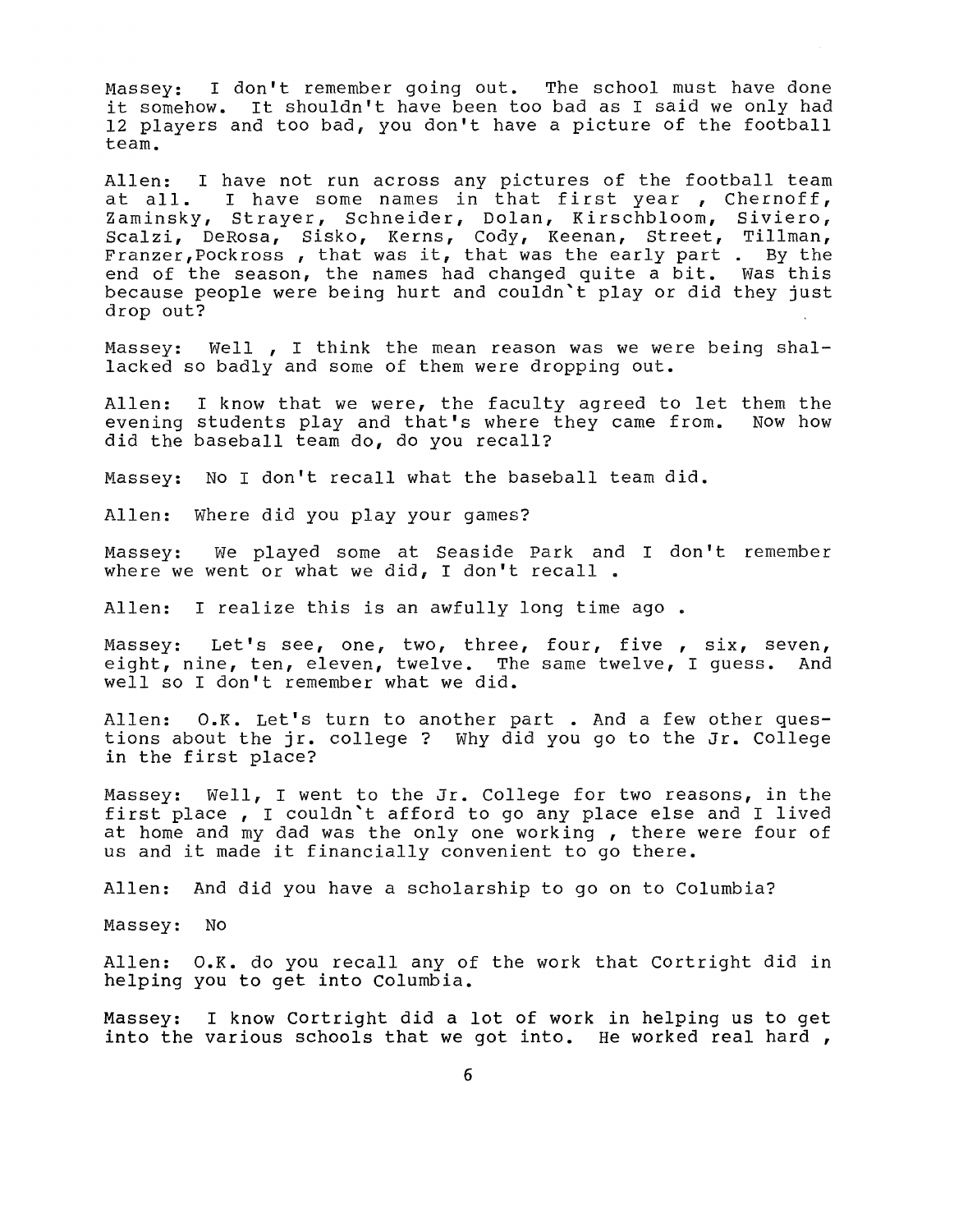you know, I don't know exactly what he did but

Allen: Do you remember Mr.Cortright very much?

Massey: No, I don't I remember him. He was a tireless worker. He did a great job but I don't remember too much.

Allen: That was 60 years ago. Mr. Henderson, who was on the faculty and did some coaching of the baseball team,do you remember him?

Massey: I remember a little about him. Mr. Henderson took the job of coaching but I don't think he really was what you would call a coach today. He took the job and of course he had nothing *to* work with and it was really interesting that the few students we had that we were able *to* form teams and get out and play these

Allen: Now I've been at the Jr. College and University for 40 years and I never knew that we had athletic teams in the Jr. College, particularly football, baseball and basketball I could see, but football and I know what an expensive operation that is today.

Massey: And *to* form a team with 12 people.

Allen: You came very close. we had 12 people on my high school team my last year at the end of the year. You played the whole game or else. I know how that went. You mentioned zampierre here a little bit ago. Do you remember much about him?

Massey: Well,Zampierre was , he taught the foreign languages and he was admired by all the students in that effect he would have them over *to* his house for dinner a few times, and he was a good teacher and a great guy. As a matter of fact all the teacher must have done a good job.

Allen: They had something *to* work with too. But the small classes , dedicated teaching and pioneering spirit on the part of both the students and the faculty, and a tremendous record was complied by that first class and subsequent classes.

Massey: At Columbia when I first went there, I tried commuting and I did it for six months and then I quit. I took a residency down at the dormitory.

Allen: Anyone who commutes *to* New York has my sympathy.

Massey: It's a tough job, the time on the train and getting up *to* meet the trains; but I only did it for six months and then I stayed down there.

Allen: So you, did you remember Victor Romano very well.